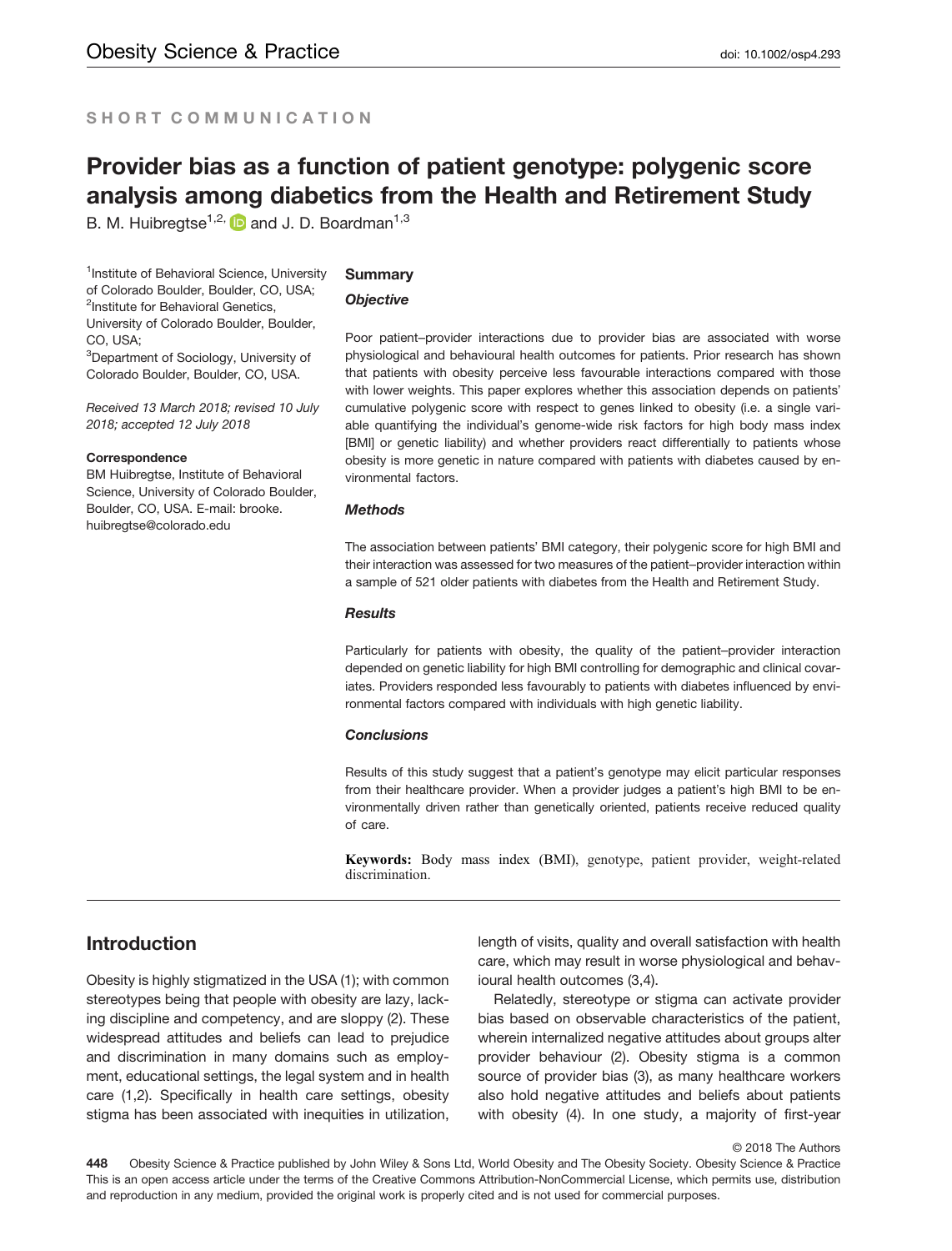medical students endorsed far more negative explicit aptitudes towards people with obesity than towards members of other marginalized groups (5). Specifically, provider bias may result in differential treatment when physicians associate the patient's obesity with laziness, lack of discipline and a poor lifestyle. Physicians may treat patients as if obesity and related morbidities such as diabetes are 'their fault', whether or not they are aware that they hold these common negative biases. Effects of obesity stigma on provider bias are widespread, even among providers specializing in treatment of obesity and related morbidities (6).

Less positive patient–provider interactions are one proposed mechanism by which obesity stigma and provider bias may lead to worse physiological and behavioural health outcomes (7). Indeed, many dimensions assessing the quality of the patient–provider interaction have been shown to impact health outcomes (i.e. physiological, functional and subjective) for a range of chronic diseases (8). For example, worse outcomes for patients with diabetes have been associated with poor patient– provider interactions (8–10). Specifically, deficits in several dimensions of patient–provider interactions, including provider communication with the patient and shared decision-making regarding treatment plans, predicted worse overall diabetes self-management (e.g. monitoring blood sugar and sores, maintaining exercise and diet regimens) (11). Finally, worse patient–provider interactions can occur when providers assume their patients will not be compliant with treatment plans (12).

This study proposes an important extension to the provider related obesity stigma. Specifically, it is possible that providers' bias depends upon judgments about the underlying cause of a patient's diabetes. Across patients with comparably high body mass index (BMI), some individuals may have high genetic liability (i.e. many genome-wide risk factors that predict increased risk for obesity), whereas others may have low genetic liability (i.e. thus, risk factors must be environmental in nature). These forms are hereinafter referred to as genetically oriented or environmentally driven obesity. Observable cues such as a patient's educational attainment, presentation of health or even family history may influence a provider's judgment about the patient's form of obesity. Even when accounting obvious cues, it is possible that providers are picking up on subtle biological differences across patients. Given this, obesity stigma research suggests that providers should hold more negative attitudes towards patients who they judge to have environmentally driven obesity compared with genetically oriented obesity. From the perspective of providers, culpability of obesity and subsequent health problems for patients with genetically oriented obesity lies outside the control of the patient, but the opposite is true for those with environmentally driven obesity. Thus, genetic differences across participants with comparable morbidities and comorbidities may contribute to differential patient–provider interactions.

In sum, provider bias is hypothesized to be related to the underlying cause of a patient's BMI, will influence the patient–provider interaction and reduce quality of care for patients without a high genetic liability for obesity. This effect should be stronger in patients with diabetes and high BMI, compared with those who have maintained a normal weight. The use of a sample of patients with diabetes is pertinent, as management of weight and high BMI is inextricably linked to the management and care of this chronic condition.

### Methods

This study uses data from the Health and Retirement Study, a biannual, longitudinal assessment survey of individuals over 50 years old and their spouses from 1992 to 2014 (13,14) Analyses were limited to participants who completed the 2003 Diabetes Study supplemental survey  $(n = 1,901)$ , who had genotype data collected between 2006 and 2008 (484 participants excluded), who were of non-Hispanic European descent (179 participants excluded) and who were non-missing on key variables (717 participants excluded).

The following validated scales of provider–provider interaction were used: thoroughness of information provision or physician communication (PCOM) and participation in decision-making (PDM) (11,15). Five items of PCOM (e.g. how well the provider explained treatment alternatives, side effects of medications and so on) were rated on a 5-point scale from poor to excellent, whereas the seven items of PDM (were assessed in terms of frequency (e.g. how often provider provided treatment choices, helped set specific health goals and so on) on a 5-point scale from never to very often (16). Standardized mean scores were created using all available information, which resulted in standardized scores with high internal consistency (i.e.  $\alpha = 0.94$  for PCOM and  $\alpha$  = 0.93 for PDM). Higher scores indicated better reported patient–provider interactions (i.e. better PCOM or more frequent inclusion of the patient treatment decision-making).

Genotypes were assessed using the llumina HumanOmni2.5 BeadChips (HumanOmni2.5-4v1, HumanOmni2.5-8v1, Illumina, Inc., San Diego, CA, USA), which assessed over 1,900,000 single nucleotide polymorphisms (SNPs), or base pair differences across the genome, after standard quality control procedures were applied (17). Effect sizes for each SNP were

© 2018 The Authors Obesity Science & Practice published by John Wiley & Sons Ltd, World Obesity and The Obesity Society. Obesity Science & Practice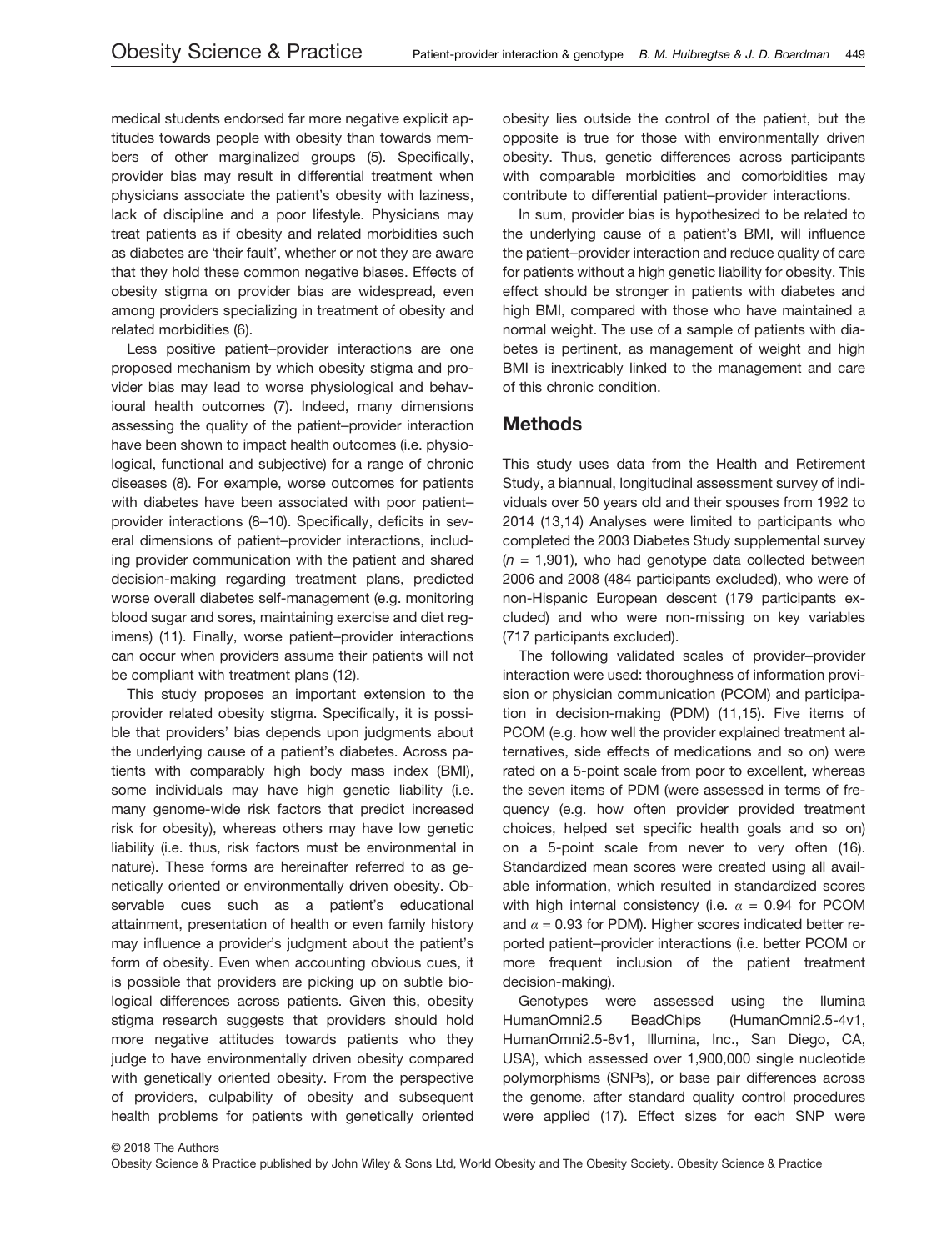estimated in a discovery sample, which was a large-scale study of BMI over 300,000 participants of European genetic ancestry (18). Using these effects as weights, polygenic scores (PGS) were calculated by taking the weighted sum of all SNP effect sizes. These scores more accurately reflect the nature of genetic variance of complex traits; the PGS reflects genome-wide liability for high BMI by capturing the aggregate effects of genetic variants with both large and small effects (19). For example, approximately 2.7% of BMI can be explained by SNPs that reached a stringent cut-off for statistical significance in the discovery sample; however, aggregating signal across the genome (e.g. using all available SNPs) can explain over 20% of variation in BMI (18). Higher scores indicate greater genetic liability for high BMI.

A series of multilevel linear models were fit, which included a random intercept for household and sample weights that adjust for the likelihood of being selected into the diabetes study. As such, estimates control for assortative mating for BMI (20) and were representative of the full US population with diabetes born in 1948 or earlier (21).

All models included demographic covariates (i.e. age, gender and educational attainment) and standard categories of BMI (22). Additional models controlled for number of comorbid diagnoses, self-reported health, selfreported memory, smoking status (e.g. current and past), depression, length of relationship with provider, patientdriven discussion regarding treatment and diabetes type. Raw scores for demographic and clinical covariates are shown in Table 1. All variables were standardized in regression models for ease of interpretation. Statistical

analyses were conducted using R (version 3.4.1, Project for Statistical Computing) (23).

### **Results**

Full data were available for 521 older patients with diabetes. Model 1 estimated the effects of BMI category on the patient–provider interaction measures (Table 2) while adjusting for sociodemographic background. The results provided evidence for lower levels of provider communication among patients with extreme obesity ( $\beta = -0.38$ ,  $p < 0.049$ ) and lower levels of patient decision-making among patients with overweight ( $\beta = -0.19$ ,  $p < 0.041$ ) compared with patients with normal weight. Model 2 in Table 2 included the BMI PGS, and for both outcomes, there is no consistent or statistically significant association with this main effect. That is, on average, there was no association between a patients PGS score and their interactions with their physicians. Model 3 in Table 2 presents the results of the primary research question. That is, did the effect of BMI category depend on the patients' BMI PGS? Based on the results, the answer is yes. In line with the hypothesis, we showed that for both PCOM and PDM, patients with obesity reported more positive communication and increased role in decision-making with their physicians if their BMI PGS scores were relatively high (Figure 1). To rule out other mediating mechanisms, a host of other observable health factors and other indicators of interactions were controlled for in Model 4, and the results remain virtually identical. Additional analyses controlled for the first five principal components calculated from genome-wide data to control for influence of

#### Table 1 Sample characteristics

| Measure                              | Mean (SD) or % | Scale                                                                                 |
|--------------------------------------|----------------|---------------------------------------------------------------------------------------|
| Age                                  | 69.21 (8.19)   | Years                                                                                 |
| Gender                               | 48.56          | % Female                                                                              |
| Educational attainment               | 12.81(2.6)     | Years                                                                                 |
| BMI                                  | 30.04 (6.05)   | kg/m <sup>2</sup>                                                                     |
| Self-rated health                    | 3.08(0.83)     | $(1)$ Excellent, $(2)$ very good, $(3)$ good, $(4)$ fair, $(5)$ poor                  |
| Comorbid diagnoses                   | 2.96(1.19)     | 0-6 diagnoses <sup>t</sup>                                                            |
| Smoker now                           | 87.29          | % Yes                                                                                 |
| Smoker ever                          | 59.88          | % Yes                                                                                 |
| Diabetes type                        | 97.30          | % Type II                                                                             |
| Self-rated memory                    | 2.88(0.83)     | (1) Excellent, (2) Very Good, (3) Good, (4) Fair, (5) Poor                            |
| Self-rated depression                | 1.38(1.80)     | $0-8$ items endorsed on CESD <sup>‡</sup>                                             |
| Patient-driven treatment discussion  | 2.44(0.97)     | $(1)$ Never, $(2)$ rarely, $(3)$ sometimes, $(4)$ often, $(5)$ very often             |
| Patient-provider relationship length | 3.34(0.82)     | (1) Less than 6 months, (2) 6 months to 1 year, (3) 1 year to 5 years, (4) $5+$ years |

† Comorbid diagnoses include high blood pressure, cancer, lung disease, heart disease, stroke and arthritis.

‡ CESD items include feeling depression, that everything is effortful, sleep is restless, feeling alone, feeling sad and trouble getting going as how often they felt happy or enjoyed life (reverse coded).

BMI, body mass index; CESD, Center for Epidemiologic Studies Depression; SD, standard deviation.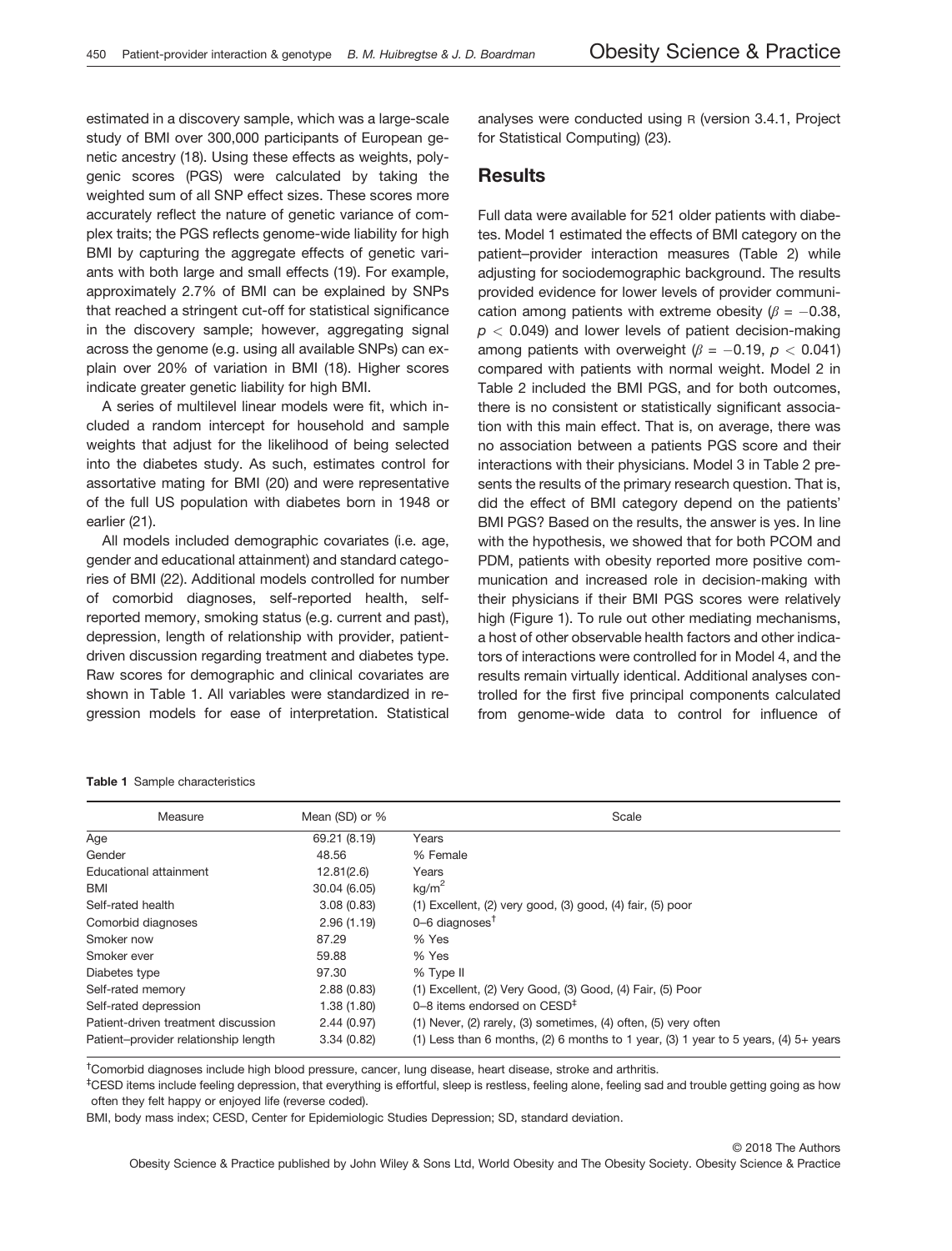Table 2 Patient-provider interaction in relation to BMI, PGS and covariates Table 2 Patient–provider interaction in relation to BMI, PGS and covariates

| © 2018 The Authors                                                                                                               |  |  |  |  |  |
|----------------------------------------------------------------------------------------------------------------------------------|--|--|--|--|--|
| Obesity Science & Practice published by John Wiley & Sons Ltd, World Obesity and The Obesity Society. Obesity Science & Practice |  |  |  |  |  |

|                       |                         |                                                 | PCOM                                                                                                                                                                                                      |                      |                                            | PDM                   |                       |                          |
|-----------------------|-------------------------|-------------------------------------------------|-----------------------------------------------------------------------------------------------------------------------------------------------------------------------------------------------------------|----------------------|--------------------------------------------|-----------------------|-----------------------|--------------------------|
|                       | Model 1                 | Model 2                                         | Model 3                                                                                                                                                                                                   | Model 4              | Model 1                                    | Model 2               | Model 3               | Model 4                  |
| ntercept              | $-0.07$ $(-0.28, 0.13)$ | $\overline{-0.05}$ ( $-0.27$ , 0.18)            | $-0.21(-0.44, 0.03)$                                                                                                                                                                                      | $0.54 (-0.14, 1.23)$ | $0.18(-0.02, 0.38)$                        | $0.11 (-0.12, 0.33)$  | $-0.17 (-0.39, 0.04)$ | $0.09 (-0.54, 0.72)$     |
| Age (years)           |                         | $-0.07$ $(-0.18, 0.05)$ $-0.07$ $(-0.18, 0.05)$ | $-0.04(-0.16, 0.07)$                                                                                                                                                                                      | $-0.07(-0.18, 0.03)$ | $-0.01(-0.13, 0.11)$                       | $-0.01(-0.12, 0.11)$  | $0.01 (-0.10, 0.11)$  | $-0.12$ $(-0.22, -0.03)$ |
| Female                | 0.25 (0.12, 0.39)       | 0.24 (0.09, 0.38)                               | 0.31 (0.17, 0.46)                                                                                                                                                                                         | $0.10 (-0.07, 0.27)$ | $-0.22(-0.35, -0.10)$                      | $-0.18(-0.32,-0.05)$  | $-0.04 (-0.17, 0.09)$ | $-0.18(-0.32,-0.03)$     |
| Education (years)     | 0.17 (0.07, 0.26)       | 0.17 (0.08, 0.26)                               | 0.14 (0.04, 0.23)                                                                                                                                                                                         | 0.14 (0.05, 0.23)    | $0.07 (-0.02, 0.16)$                       | $0.07 (-0.03, 0.16)$  | $-0.03(-0.12, 0.05)$  | $0.04 (-0.04, 0.12)$     |
| Weight (Normal)       |                         |                                                 |                                                                                                                                                                                                           |                      |                                            |                       |                       |                          |
| Overweight            | $0.07 (-0.12, 0.27)$    | $0.05 (-0.16, 0.26)$                            | 0.21 (0.00, 0.43)                                                                                                                                                                                         | $-0.10 - 0.33, 0.13$ | $-0.19(-0.37, -0.01)$ $-0.13(-0.33, 0.07)$ |                       | $0.15(-0.05, 0.35)$   | $-0.32(-0.52,-0.13)$     |
| Obese                 |                         | $-0.05 (-0.29, 0.19) -0.08 (-0.33, 0.18)$       | $-0.06(-0.31, 0.19)$                                                                                                                                                                                      | $-0.09(-0.34, 0.16)$ | $0.09 (-0.13, 0.32)$                       | $0.16 (-0.08, 0.40)$  | 0.25(0.02, 0.48)      | $-0.11(-0.33, 0.11)$     |
| Obese II+             |                         | $-0.38 (-0.77, 0.00) -0.40 (-0.79, -0.01)$      | $-0.30$ $(-.072, -0.12)$                                                                                                                                                                                  | $0.16 (-0.27, 0.58)$ | $-0.29(-0.64, 0.07)$                       | $-0.26(-0.62, 0.10)$  | $-0.16(-0.53, 0.21)$  | $0.17 (-0.19, 0.53)$     |
| PGS                   |                         | $0.03 (-0.07, 0.13)$                            | $-0.24$ ( $-0.43, -0.06$ )                                                                                                                                                                                | $-0.20(-0.38,-0.01)$ |                                            | $-0.07 (-0.17, 0.03)$ | $-0.70(-0.87, -0.53)$ | $-0.45$ $(-0.60, -0.29)$ |
| PGS * Overweight      |                         |                                                 | $0.19 (-0.05, 0.43)$                                                                                                                                                                                      | $0.12 (-0.12, 0.36)$ |                                            |                       | 0.79 (0.57, 1.01)     | 0.32 (0.12, 0.53)        |
| PGS * Obese I and II  |                         |                                                 | 0.69 (0.42, 0.96)                                                                                                                                                                                         | 0.51(0.25, 0.77)     |                                            |                       | 1.05 (0.80, 1.30)     | 0.65 (0.43, 0.88)        |
| PGS * Obese III       |                         |                                                 | $0.32(-0.14, 0.78)$                                                                                                                                                                                       | $0.19 (-0.24, 0.61)$ |                                            |                       | 0.68(0.23, 1.14)      | $0.25 (-0.13, 0.63)$     |
| Self-rated health     |                         |                                                 |                                                                                                                                                                                                           | $0.02$ (-0.08, 0.13) |                                            |                       |                       | $0.09 (-0.54, 0.72)$     |
| Comorbid diagnoses    |                         |                                                 |                                                                                                                                                                                                           | 0.14(0.05, 0.23)     |                                            |                       |                       | 0.13 (0.04, 0.22)        |
| Smoker now            |                         |                                                 |                                                                                                                                                                                                           | $0.24 (-0.18, 0.66)$ |                                            |                       |                       | 0.08 (0.00, 0.17)        |
| Smoker ever           |                         |                                                 |                                                                                                                                                                                                           | $-0.09(-0.28, 0.10)$ |                                            |                       |                       | $0.00 (-0.38, 0.39)$     |
| Diabetes type         |                         |                                                 |                                                                                                                                                                                                           | $-0.51(-1.17, 0.15)$ |                                            |                       |                       | $0.13 (-0.03, 0.30)$     |
| Self-rated memory     |                         |                                                 |                                                                                                                                                                                                           | $-0.30(-0.39,-0.22)$ |                                            |                       |                       | $0.04 (-0.56, 0.65)$     |
| Self-rated depression |                         |                                                 |                                                                                                                                                                                                           | $-0.19(-0.29,-0.09)$ |                                            |                       |                       | $-0.12(-0.19,-0.05)$     |
| Discussion            |                         |                                                 |                                                                                                                                                                                                           | 0.15(0.07, 0.24)     |                                            |                       |                       | $-0.24(-0.33,-0.16)$     |
| Relationship length   |                         |                                                 |                                                                                                                                                                                                           | $0.01 (-0.08, 0.10)$ |                                            |                       |                       | 0.39(0.32, 0.46)         |
|                       |                         |                                                 | Data presented as the regression coefficient $\beta$ (95% CI) for the fixed effects in a linear model. Males treated as reference group. BMI classified as follows: normal weight (reference), <25; over- |                      |                                            |                       |                       |                          |
|                       |                         |                                                 |                                                                                                                                                                                                           |                      |                                            |                       |                       |                          |

weight, 25-29.9; obese, 30-39.9 (Class I and II); and extreme obesity (Class III), >40. Bold indicates significance at  $p < 0.05$ .  $>$ 40. Bold indicates significance at  $p < 0.05$ . BMI, body mass index; PCOM, physician communication; PDM, participation in decision-making; PGS, polygenic scores. BMI, body mass index; PCOM, physician communication; PDM, participation in decision-making; PGS, polygenic scores. weight, 25–29.9; obese, 30–39.9 (Class I and II); and extreme obesity (Class III),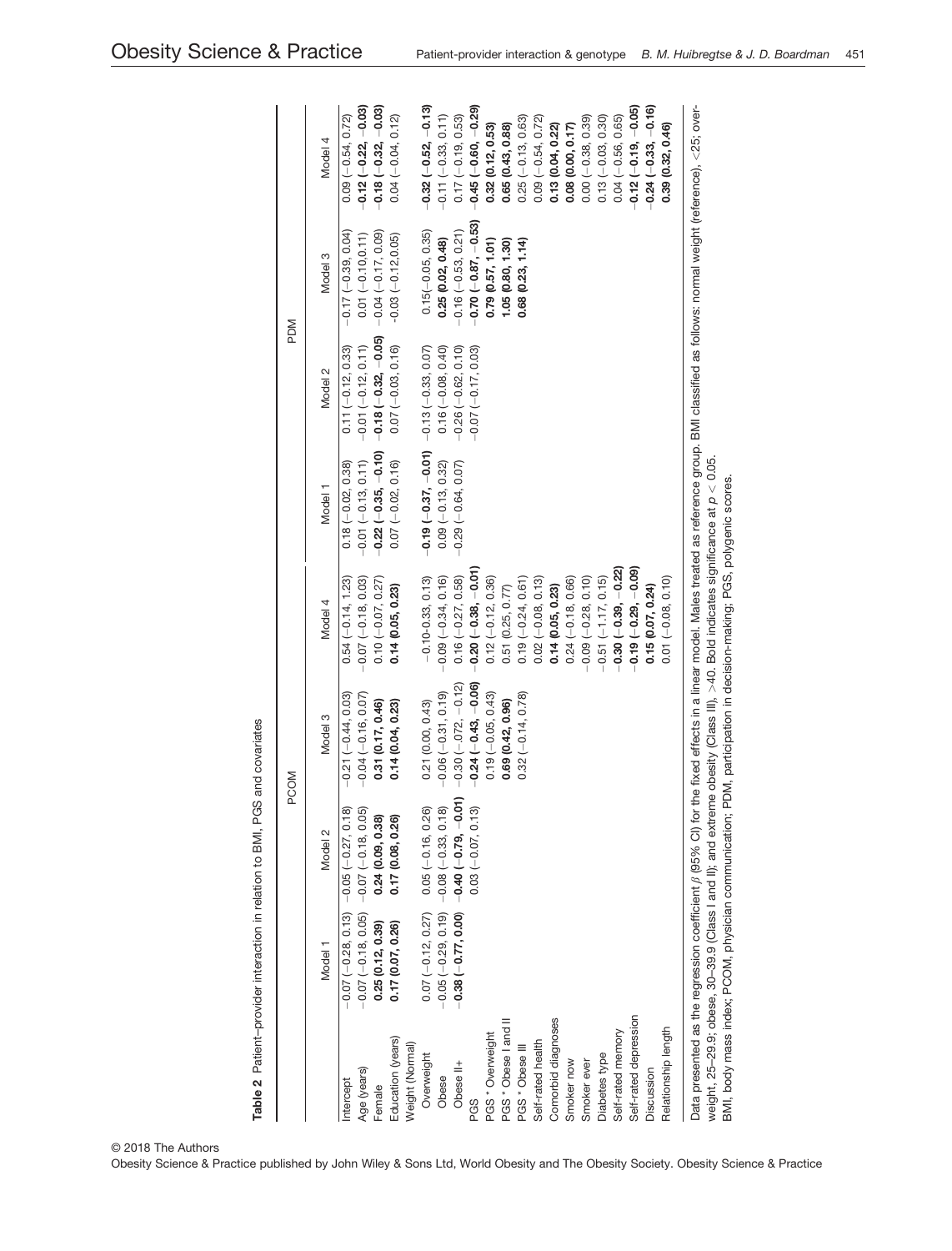

Figure 1 Marginal means for patient–provider interaction scores across body mass index (BMI) categories and polygenic scores (PGS) level, controlling for demographic, clinical and patient–provider interaction covariates. PCOM, physician communication; PDM, participation in decision-making.

population stratification, or spurious association due to non-casual allele frequency differences across ancestry groups (24), and the results remained the same.

### **Discussion**

While previous work exploring the patient–provider interaction for diabetes care has explored how demographic characteristics of the patient is associated with reductions in quality of care, this study is the first to explore how a patient's genotype may lead to differential treatment in healthcare settings.

The quality of patient–provider interactions were hypothesized to be linked to patient's BMI, and the strength of this link was expected to depend on the patient's genetic liability for high BMI. While previous work suggested that providers would react negatively to patients with overweight or obesity, there was inconsistent evidence for effects of obesity stigma. However, the sample was selected for diabetes diagnoses and had a higher mean BMI than Centers for Disease Control and Prevention estimates of the US population (22). These sample characteristics may have restricted the range of BMI and associated clinical features that may occur in other studies of obesity stigma.

However, there was an effect of the PGS that depended on BMI category. Particularly for patients with Class I or II obesity (i.e. BMI between 30.0–39.9.0), there was an impoverished patient–provider interaction when obesity was attributable to socio-environmental causes rather than genetic influences. Given the obesity stigma, it is possible that providers are blaming these patients for their high BMI and deeming them less competent to understand or participate in their own treatment. Genetically influenced obesity may elicit better patient–provider treatment because providers judge high BMI to be 'out of the patient's control'.

Surprisingly, participants with higher genetic liabilities for obesity who were able to maintain a normal BMI reported being less involved in their treatment decisionmaking compared with those with lower genetic liability. Given that patients in this category are in a healthier BMI category, there is less reason to make judgments about the underlying cause of a patients' weight status. Instead, a low PGS may signal that patients have modifiable risk factors for diabetes that could be alleviated through better PCOM.

Importantly, providers are not responding directly to their patient's genotypes, as the use of the BMI PGS is relatively recent and would not have been available to providers at the time of data collection. Rather, providers may be responding to other observable phenotype cues that are correlated with genetic or environmental-oriented obesity. As such, it is possible that the PGS is capturing important differences in a patient's presentation of BMI. Providers may make implicit judgments about the source of a patient's diabetes that cannot be accounted for by educational attainment (e.g. proxy for socioeconomic status) or other observable health cues; thus, they are detecting and responding to a patient's underlying biological risk factors. Implicit biases activated by stigma or stereotypes alters behaviour even in the absence of explicit negative attitudes about groups (25). Thus, genotypebased provider bias can operate even if providers are unaware they are making judgments about the source of a patient BMI and even if they are unaware they hold implicit negative attitudes about patient with environmentally driven BMI.

The novel use of a PGS raises several important considerations. As previously stated, the PGS is predictive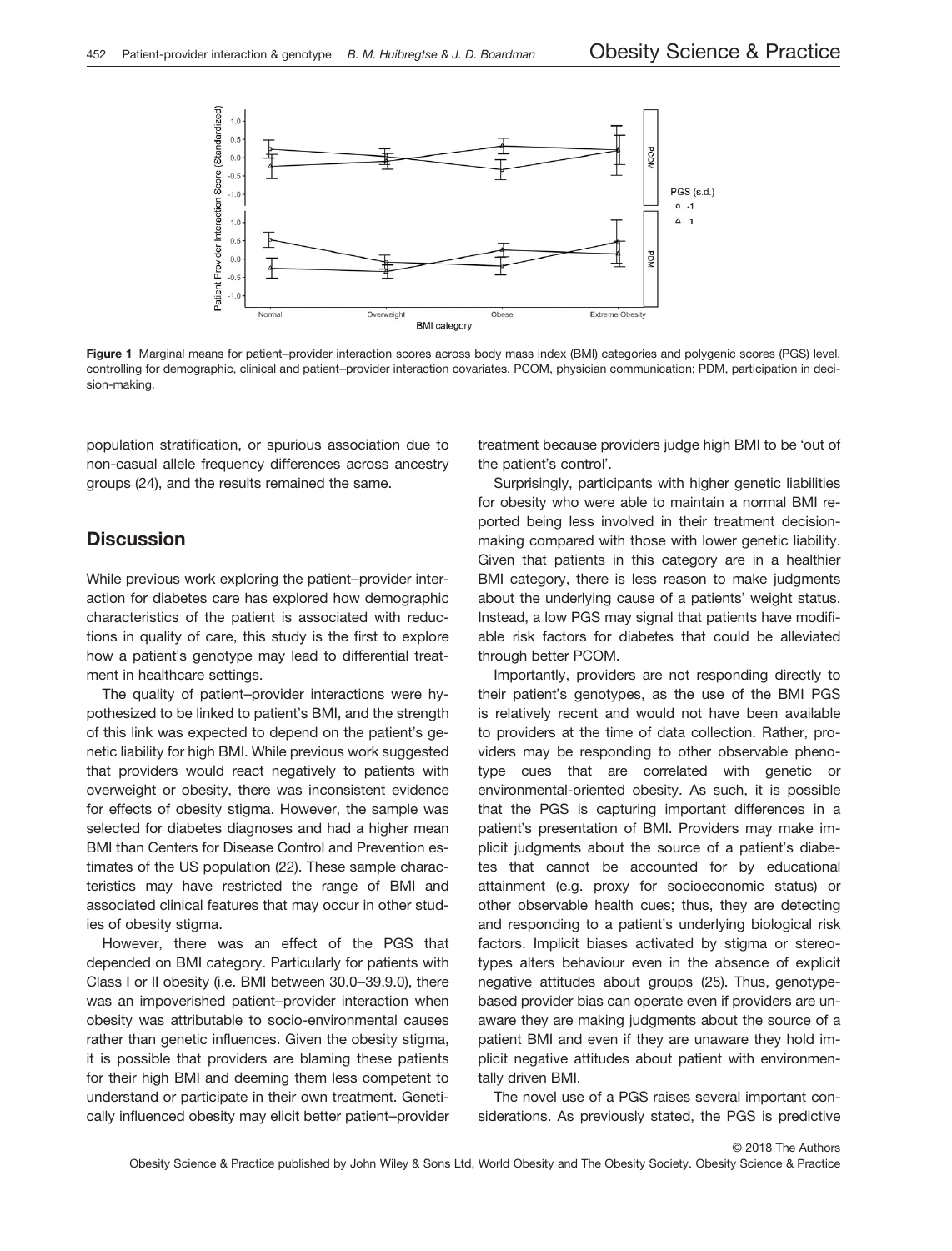of quality of patient–provider interactions in patients with obesity despite that this score is unknown to both the patient and provider. In the coming decades, it is feasible that genetic information or a PGS may become more common in healthcare settings. As this information becomes more accessible to both patients and providers, could this effect become magnified? In this case, genotype-based provider bias would no longer depend on a providers' ability to 'pick up on' cues about the source of BMI. To the extent that providers hold beliefs about genetic determinism, the use of these scores could exacerbate existing disparities in patient–provider interactions. A second consideration is that the accuracy of a BMI PGS, which depends on several characteristics of the sample (26). Further, the predictive power of any given loci might vary across BMI categories (27). This study did not attempt to predict BMI with the PGS; rather, the study asked whether two individuals with the same BMI and different genetic risk factors were treated differently by physicians. Thus, whether the score has the same predictive accuracy across weights is less of a concern than if the score points to something meaningful about individuals within a BMI category.

Several limitations should be considered when interpreting the results. Patient–provider interactions were assessed by the patient only. Such measures may suffer from ceiling effects or reflect patient held biases (28). Though the patient's weight status was controlled for, it is possible that other unmeasured factors contributing to internalized self-stigma may influence patient's perceptions of the provider's PCOM and PDM. Future studies would benefit from the use multiple raters (i.e. patient, provider and objective reviewer), especially if the design allows assessment of the provider in multiple patient–provider interactions. Additionally, the predictive power of the PGS is optimized for use in non-Hispanic samples with European ancestry. As the accuracy of these scores are limited by lack of diverse discovery samples, the results should not be extended to other populations. Future work exploring how racial ethnicity interacts with genotype-based provider bias is warranted. Finally, the results are representative of older patients with diabetes, and caution should be taken when generalizing to younger cohorts or patients without diabetes.

In conclusion, this study is the first to demonstrate that patient's genotype may elicit particular responses from their healthcare provider. Specifically, provider bias based on the underlying cause of diabetes may contribute to reduced quality of patient–provider interactions.

## Conflict of interest statement

The authors declared no conflict of interest.

© 2018 The Authors

### Funding

This work was supported by funding from the National Institute on Aging (1T32AG052371-01A1) and the Eunice Kennedy Shriver National Institute of Child Health and Human Development (2P2CHD066613). Publication of this chapter was funded by the University of Colorado Boulder Libraries Open Access Fund.

### References

- 1. Puhl RM, Andreyeva T, Brownell KD. Perceptions of weight discrimination: prevalence and comparison to race and gender discrimination in America. International Journal of Obesity 2008; 32: 992–1000.
- 2. Puhl RM, Heuer CA. The stigma of obesity: a review and update. Obesity 2009; 17: 941–964.
- 3. Puhl RM, Heuer CA. Obesity stigma: important considerations for public health. American Journal of Public Health 2010; 100: 1019–1028.
- 4. Phelan SM, Burgess DJ, Yeazel MW, Hellerstedt WL, Griffin JM, van Ryn M. Impact of weight bias and stigma on quality of care and outcomes for patients with obesity. Obesity Reviews 2015; 16: 319–326.
- 5. Phelan SM, Dovidio JF, Puhl RM, et al. Implicit and explicit weight bias in a national sample of 4,732 medical students: the medical student CHANGES study. Obesity 2014; 14: 1201–1208.
- 6. Schwartz MB, Chambliss HO, Brownell KD, Blair SN, Billington C. Weight bias among health professionals specializing in obesity. Obesity 2003; 11: 1033–1039.
- 7. Phelan S, Lynch B, Blake KD, et al. The impact of obesity on perceived patient-centered communication. Obesity Science & Practice 2018<https://doi.org/10.1002/osp4.276>.
- 8. Kaplan SH, Greenfield S, Ware JE Jr. Assessing the effects of physician–patient interactions on the outcomes of chronic disease. Medical Care 1989; 27: S110–S127.
- 9. Nam S, Chesla C, Stotts NA, Kroon L, Janson SL. Barriers to diabetes management: patient and provider factors. Diabetes Research and Clinical Practice 2011; 93: 1-9.
- 10. Heisler M, Bouknight RR, Hayward RA, Smith DM, Kerr EA. The relative importance of physician communication, participatory decision making, and patient understanding in diabetes selfmanagement. Journal of General Internal Medicine 2002; 17: 243–252.
- 11. Heisler M, Cole I, Weir D, Kerr EA, Hayward RA. Does physician communication influence older patients' diabetes self-management and glycemic control? Results from the Health and Retirement Study (HRS). The Journals of Gerontology Series A: Biological Sciences and Medical Sciences 2007; 62: 1435–1442.
- 12. Sabin JA, Marini M, Nosek BA. Implicit and explicit anti-fat bias among a large sample of medical doctors by BMI, race/ethnicity and gender. PLoS One 2012; 7: e48448.
- 13. Juster FT, Suzman R. An overview of the Health and Retirement Study. Journal of Human Resources 1995; 30: S7–S56.
- 14. Sonnega A, Faul JD, Ofstedal MB, Langa KM, Phillips JW, Weir DR. Cohort profile: the health and retirement study (HRS). International Journal of Epidemiology 2014; 43: 576–585.

Obesity Science & Practice published by John Wiley & Sons Ltd, World Obesity and The Obesity Society. Obesity Science & Practice